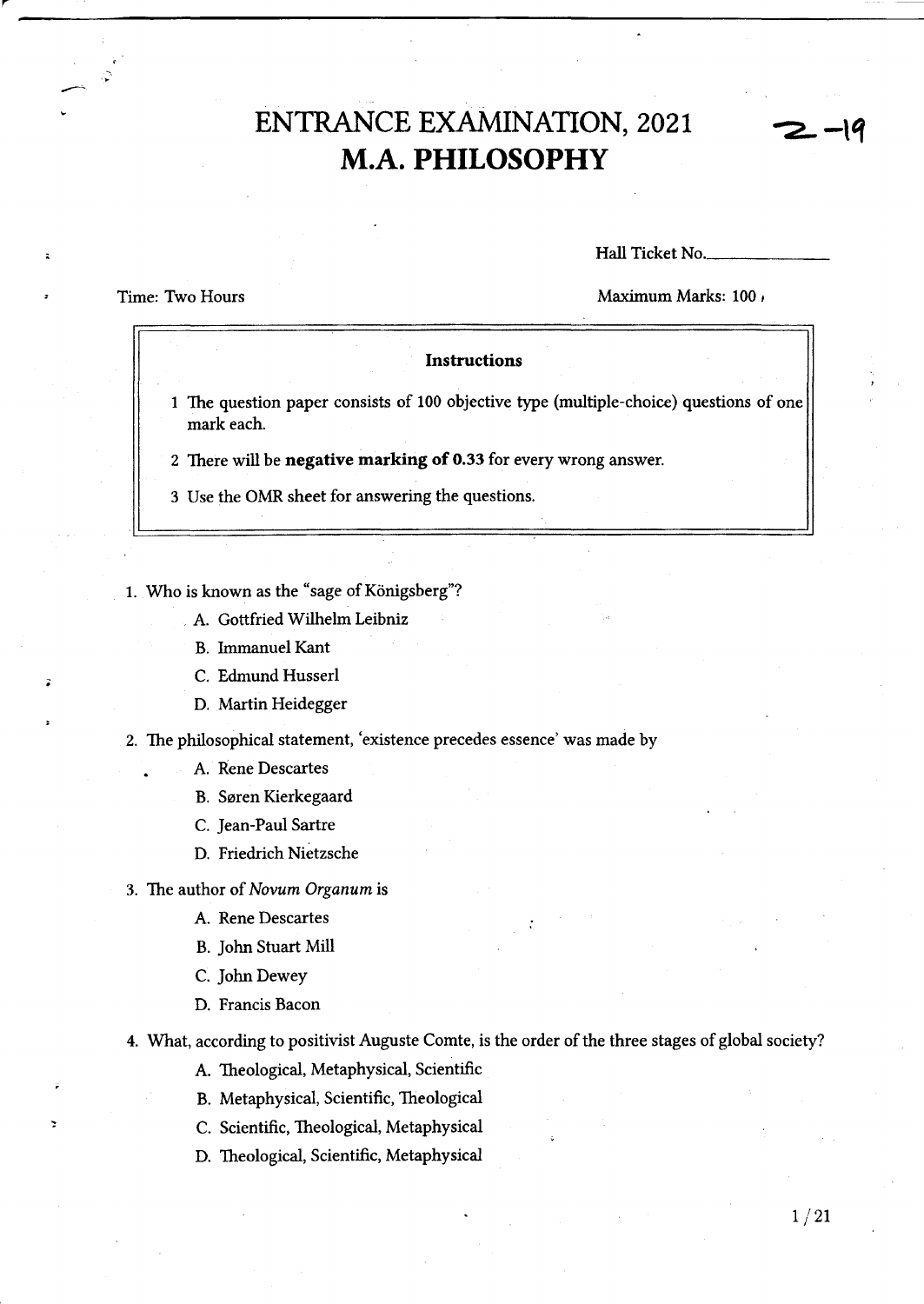$2 - 19$   $*$ 

*b* 

- 5. Kant lays down his theory of sensibility in that part of *The Critique of Pure Reason,* known as
	- A. Transcendental Aesthetic
	- B. Transcendental Analytic
	- C. Transcendental Dialectic
	- D. Transcendental Doctrine of Method
- 6. The philosophers who discussed the Theory of Social Contract are
	- A. Hobbes, Locke, Descartes
	- B. Locke, Descartes, Rousseau
	- C. Rousseau, Hobbes, Locke
	- D. Descartes, Hobbes, Rousseau
- 7. The average age of a committee of 8 members is 45 years. A member aged 65 years retired, and his post was taken by another member aged 41 years. The average age of the present committee is
	- A. 39 B. 40 C. 41 D.42
- 8. Gita started a business with Rs. 20,00,000 and was joined afterwards by Sita with Rs. 30,00,000. After how many months did Sita join, if the profits at the end of the year are divided equally?
	- A.3
	- B.4
	- C.5
	- D. 6

9. Match the following.

- I. Bhimsen Joshi
- n. Kelucharan Mohapatra
- Ill. Bismillah Khan
- IV. Amjad Ali Khan
- V. Birju Maharaj
- VI. Hariprasad Chaurasia

A. I-6, II-5, III-2, IV-3, V-1, VI-4

- B. 1-5,11-6, Ill-4, IV-3, V-I, VI-2
- C. 1-5, 11-6, Ill-3, IV-2, V-4, VI-I
- D. 1-1, 11-6, Ill-3, IV-2, V-4, VI-5
- 1. Kathak
- 2. Flute
- 3. Sarod
- 4. Shehnai
- 5. Hindustani Classical music
- 6. Odissi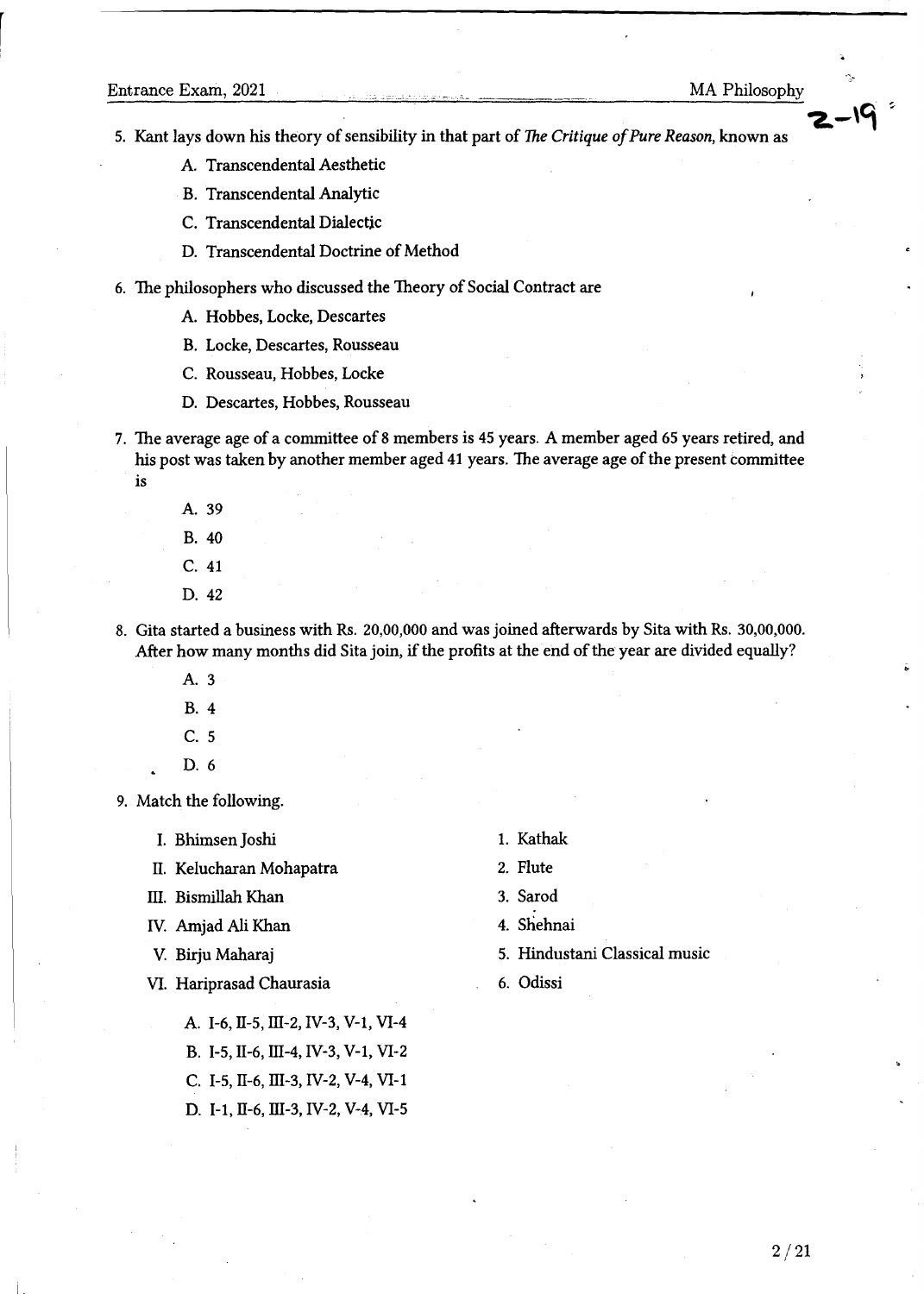~~

s -19

- 10. Match the following.
	- 1. Etymology
	- II. Ontology
	- III. Gerontology
	- IV. Oncology
	- V. Mereology
	- VI. Ornithology
		- A. I-2, II-3, III-5, IV-6, V-1, VI-4
		- B. 1-3,11-5, ID-2, IV-I, V-6, VI-4
		- C. 1-2,11-5, ill-3, IV-I, V-6, VI-4
		- D. I-4, II-6, III-1, IV-3, V-5, VI-2
- 11. Complete the series. 26, 226, 626, 1226, .....
	- A. 1426
	- B. 1626
	- C. 1826
	- D. 2026
- 12. A tennis ball and a cricket ball which is twice heavier than the tennis ball are dropped at the same time from a height of 10 meters under ideal experimental conditions. Which one among the following is correct?
	- A. The cricket ball will reach the ground first.
	- B. The tennis ball will reach the ground the first.
	- C. The cricket ball will reach the ground twice earlier than the tennis ball.
	- D. Both will reach the ground simultaneously.
- 13. "Those who have died in Italy from the epidemic are probably less than those killed in car accidents plus worker fatalities. In short, I am not so much scared of contagion:' The reasoning involved in the above argument is
	- A. False dilemma
	- B. False analogy
	- C. False presumption
	- D. False hypothesis
- 14. What is the probability of a certain event?
	- A. 0.5
	- B.O.25
	- C. 0
	- D.1
- 1. the study of parts
- 2. study of the origin of words
- 3. the philosophical study of existence
- 4. the study of birds
- 5. the study of ageing
- 6. the study of cancer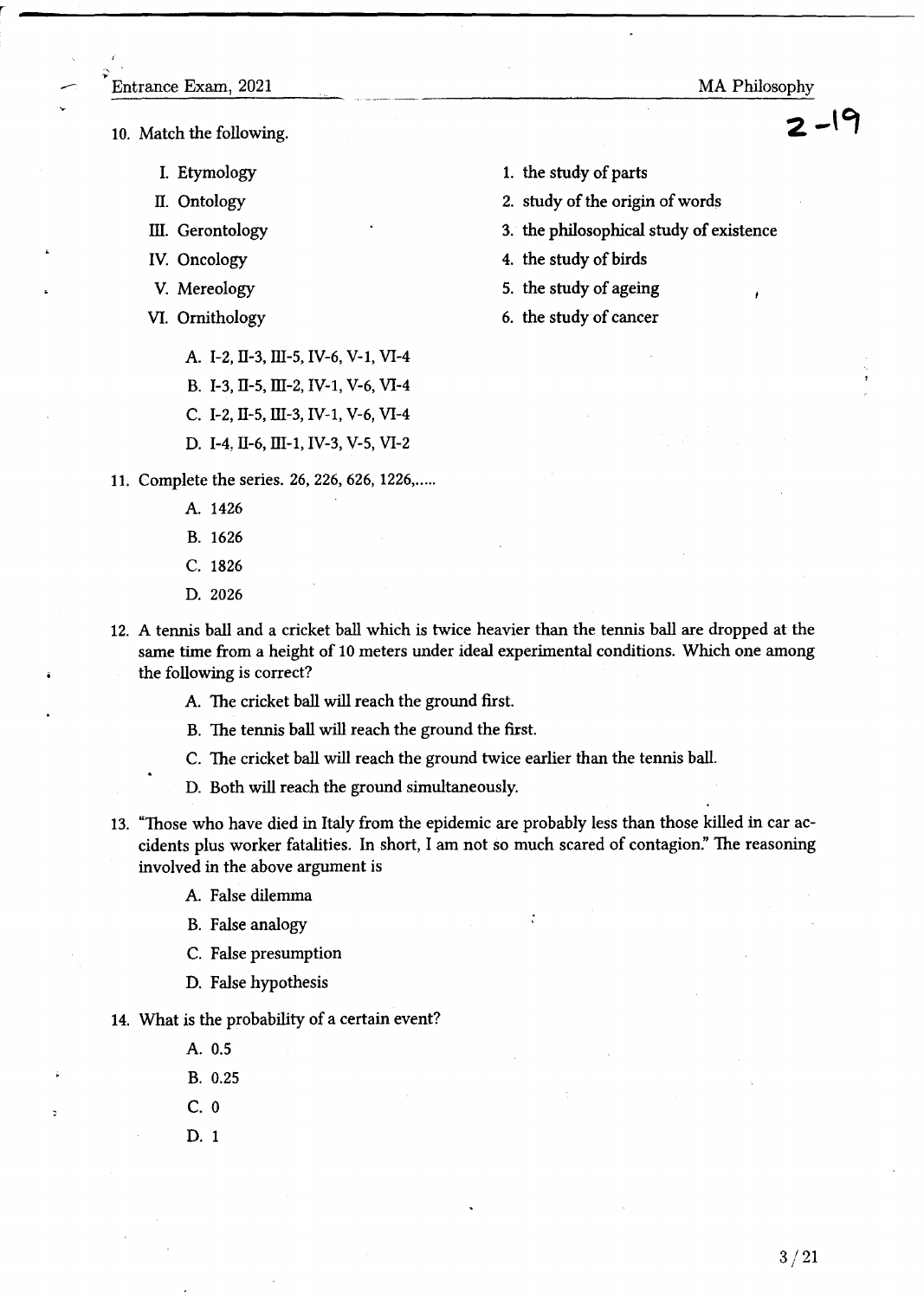15. The argument, "All men are mortal. Saniya is a woman. Therefore, Saniya is not mortal." is

- A. valid.
- B. true.
- C. false.
- D. fallacious.
- 16. One of the following books was admonished as "A book forged in hell by the devil hirpself". Which is the book?
	- A. Hitler's *Mein Kampf*
	- B. Hobbes's *Leviathan*
	- C. Nietzsche's *Beyond Good and Evil*
	- D. Spinoza's *Tractatus Iheologico Politicus*
- 17. Find the odd one.
	- A. Thomson's Violinist
	- B. Gyges'Ring
	- C. Schrodinger's cat
	- D. Ockham's Razor
- 18. Which Indian state has first set up South Korean Style Covid-19 kiosks?
	- A. Maharashtra
	- B. Tamil Nadu
	- C. Uttar Pradesh
	- D. Kerala
- 19. The colour of a star indicates its
	- A. distance.
	- B. luminosity.
	- C. mass.
	- D. temperature.
- 20. Match the following.
	- I. Amartya Sen
	- II. Arundhati Roy
	- III. Ramachandra Guha
	- IV. Kalidasa
	- V. Shashi Tharoor
	- VI. Sri Aurobindo
		- A. 1-3, II-2, III-4, IV-5, V-6, VI-I B. 1-5, II-3, III-4, *N-2,* V-I, VI-6
- *1. Abhijnana Shakuntalam*
- *2.* An *Argumentative Indian*
- *3. God of Small Ihings*
- *4. India after Gandhi*
- *5. Savitri*
- *6. Why I am a Hindu*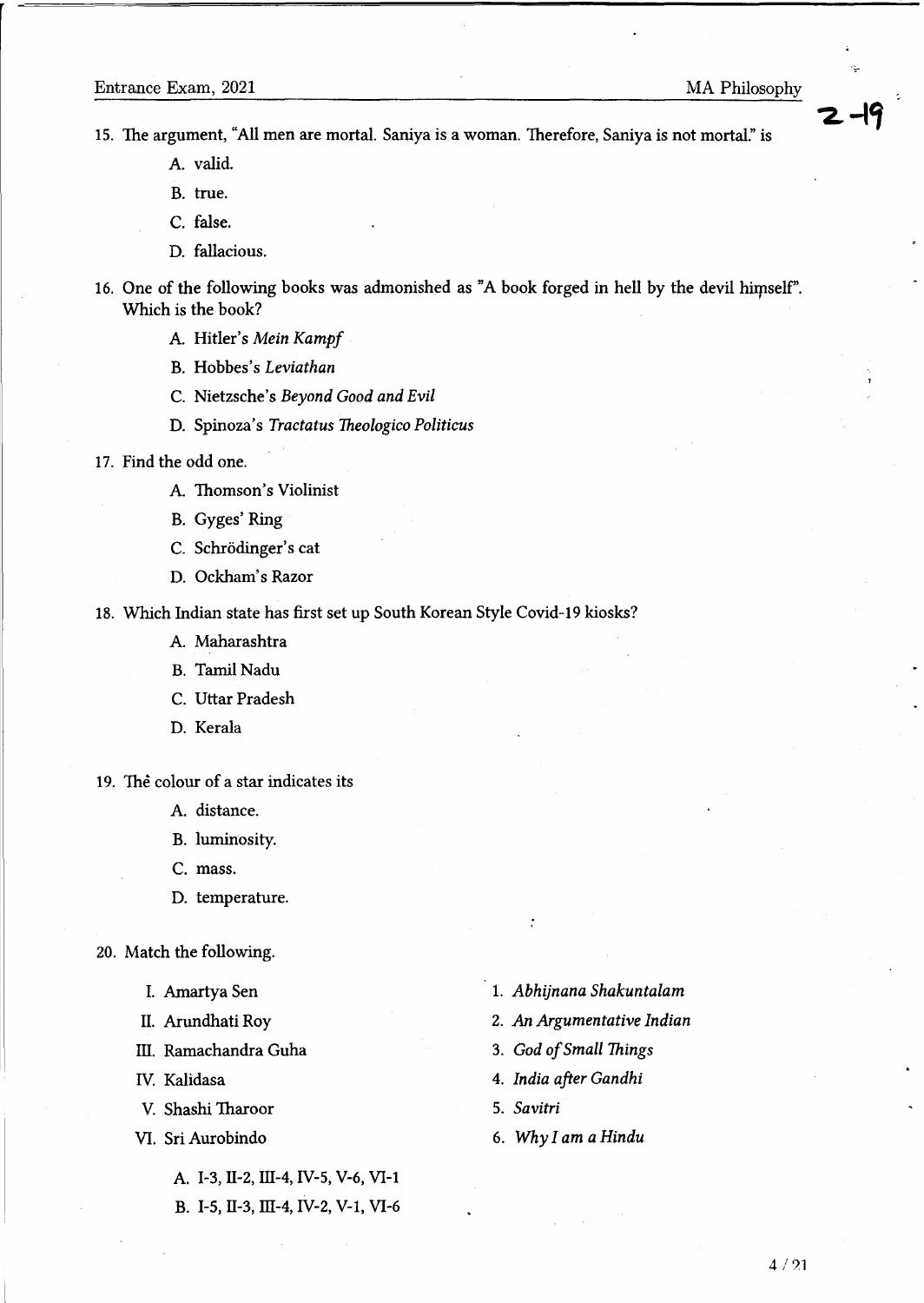- C. 1-2, II-3, III-4, IV-I, V-6, VI-5
- D. 1-5, II-I, III-3, IV-4, V-2, VI-6
- 21. Atmosphere exists because of
	- A. the revolution of the earth.
	- B. the gravitational force of the earth.
	- C. the weight of the gases of the atmosphere.
	- D. the rotation of the earth.

22. 'Pen' is to 'Pencil' as 'Hockey' is to

- A. Ground
- B. Team
- C. Players
- D. Football
- 23. "Tell your mother that you are the apple of my eye." The given sentence is
	- A. grammatically incorrect.
	- B. syntactically incorrect.
	- C. semantically incorrect.
	- D. Philosophically incorrect.
- 24. The sentence, "Colourless green ideas sleep furiously" is
	- A. semantically correct but syntactically nonsense.
	- B. syntactically correct but semantically nonsense.
	- C. both semantically and syntactically correct.
	- D. both syntactically and semantically nonsense.
- 25. Sam is twice as old as Amy. Three years ago, Sam was three times as old as Amy. If Tom is ten • years older than Amy, how old is Tom now?
	- A. 12 years
	- B. 18 years
	- C. 10 years
	- D. 16 years
- 26. Which among the following diagrams best represents the relations among the following sentences. "All metals are good conductors of electricity. Not all metals are solid. Some non-solid metals are good conductors of electricity." (M-Metals, C: Good Conductors of electricity, S: Solids)

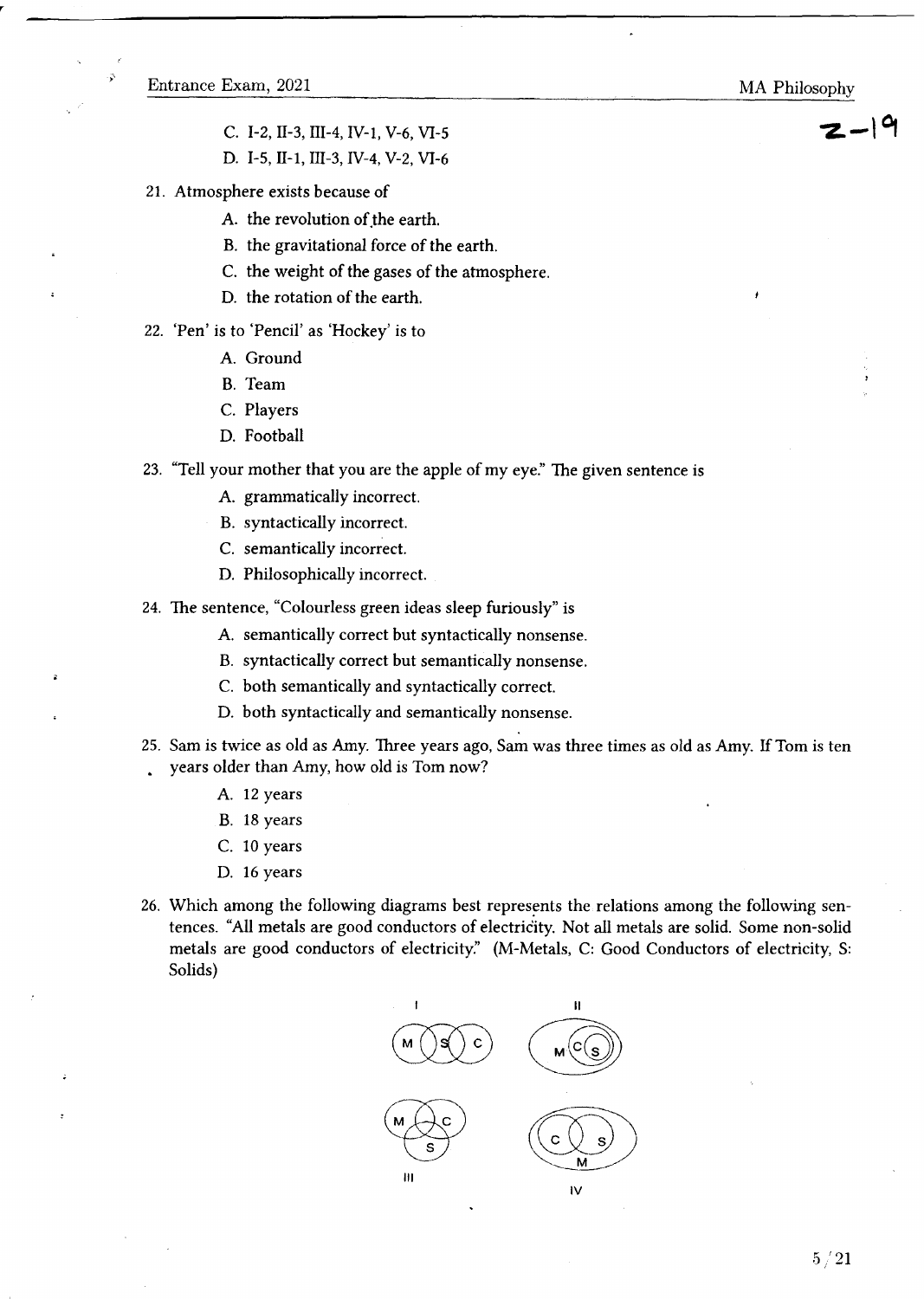$2 - 19$ 

- A. I
- B. II
- C.III
- D. IV

27. If two persons disagree about the correct spelling of a word, it is a

- 1. factual dispute.
- 2. verbal dispute.
- 3. apparent dispute.
- 4. genuine dispute.
	- A. I, III
	- B. I, IV
	- C. II, III
	- D. II, IV

28. If X is the sister of the daughter of Y's daughter, then X is Y's

- A. mother.
- B. daughter.
- C. sister.
- D. granddaughter.

29. Identify the correct sentences.

- I. One of my friend failed the exam.
- II. One of my friends failed the exam.
	- III. Few of my friends failed the exam.
	- IV. A few of my friends failed the exam.
		- A. I, III
		- B. I, IV
		- C. II, III
		- D. II, IV

30. If KING AND QUEEN is coded as KXNG VND QZWWN, then COURTIER is coded as

 $\ddot{\cdot}$ 

- A. CYZRTXWR
- B. CZRTXWXR
- C. CXRTWXER
- D. CYRZTYWR

31. What is the next number in the series  $2, 6, 12, 20, \ldots$ ?

- A. 42
- B. 30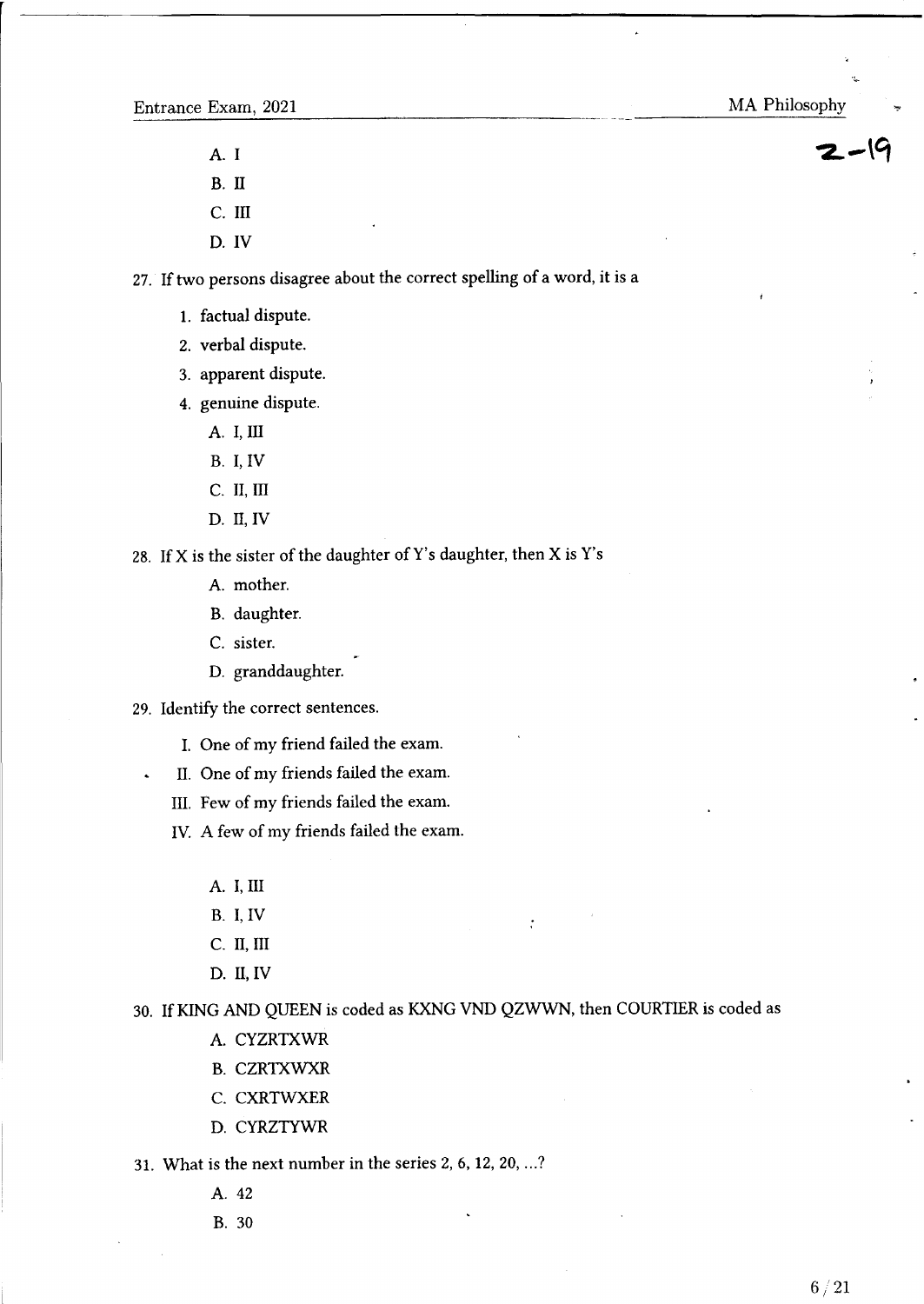## Entrance Exam, 2021

MA Philosophy

- C. 22
- D.40
- *32.* AG and BD are two diagonals of the the rectangle ABGD. AD is extended to E, and DE is parallel to *BC*. If  $\angle ABD = 30^{\circ}$ , then,  $\angle BDC = ?$ 
	- A. 60·
	- B. 30·
	- e. 120·
	- D. 40°
- 33. A fair six-sided die has been cast. If an even number is obtained, then Saniya will toss a coin. If Saniya gets the head, she will receive a prize. What is the probability that Saniya gets the prize?
	- A. 0.25
	- B. 0.5
	- e. 1
	- D. 0

## Answer questions 34 to 36 based on the following information.

Ravi and Kunal are good at Hockey and Volleyball. Sachin and Ravi are good at Hockey and Baseball. Gaurav and Kunal are good at Cricket and Volleyball. Sachin, Gaurav and Michael are good at Football and Baseball.

34. Who is good at Hockey, Cricket and Volleyball?

- A. Ravi
- B. Sachin
- C. Kunal
- D. Gaurav

35. Who is good at Baseball, Cricket, Volleyball and Football?

- A. Gaurav
- B. Sachin
- C. Kunal
- D. Ravi

36. Who is good at Baseball, Volleyball and Hockey?

- A. Sachin
- B. Kunal
- C. Gaurav
- D. Ravi

## Answer questions 37 to 40 on the basis of the information given below.

A is older than M, and G is older than M but younger than A. K is younger than R and M, and M is older than R.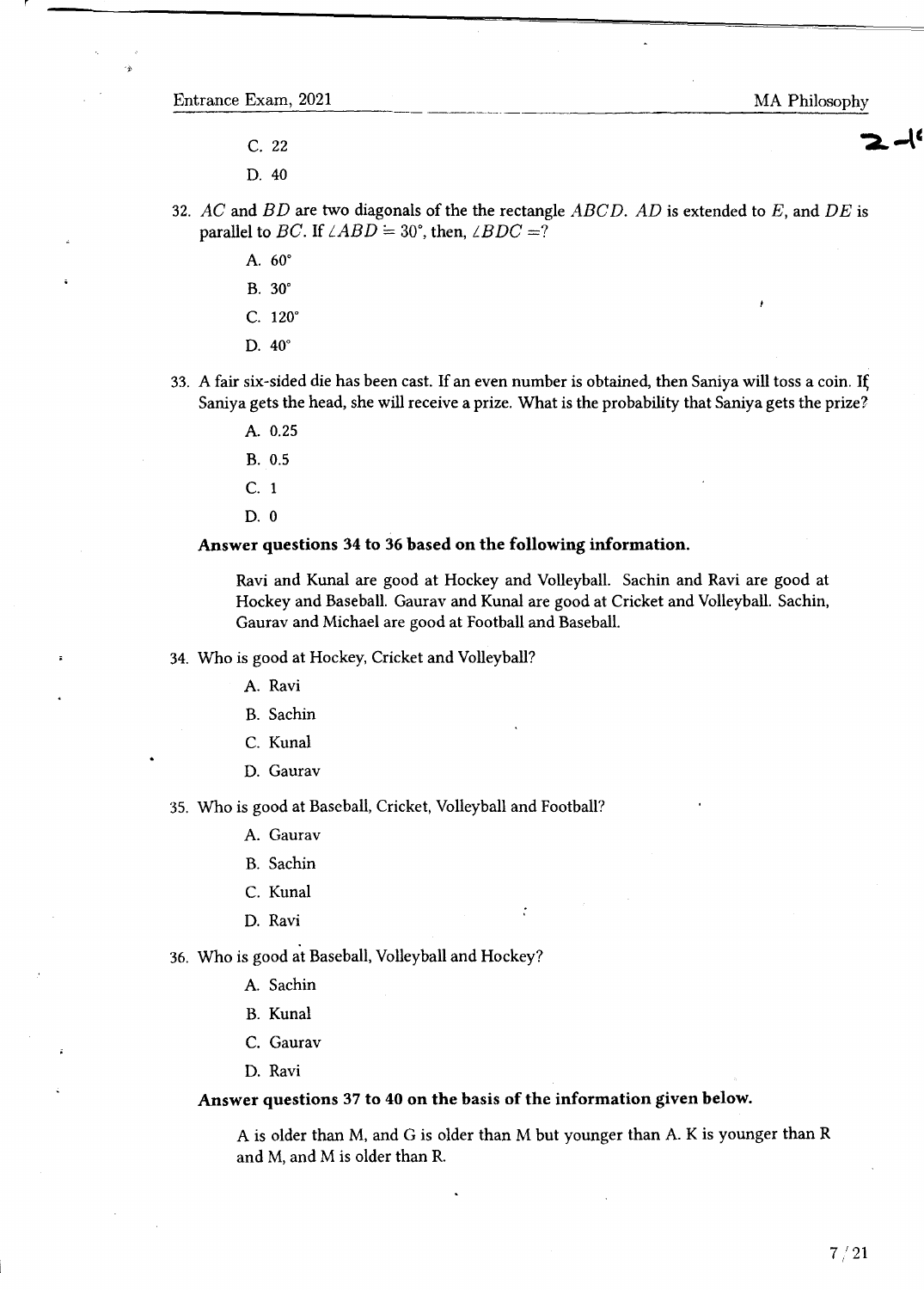37. Whose age is exactly in the middle of all the five?

A. M

- B. G
- C.R
- D. A

38. Whose age is between G and R?

- A<sub>b</sub>
- B. K
- C. AandK
- D. M

39. Whose age is between M and K?

A. G

- B. R
- C.A
- D. G and R

40. Who is the youngest?

- A<sub>K</sub>
- B. A
- C. G
- D. R

## Carefully read the following passage and answer the questions from 41 to 45.

One way of understanding a theory or a belief is to see how one is led to it from the facts of common experience. Now, illusion is a familiar fact of common experience, and in this experience, we become acquainted with a falsity which we certainly associate with a visible appearance. May we not pass quite easily from this notion of falsity connected with some appearances to the notion of the falsity of all appearances, seeing that there is nothing to distinguish one appearance as appearance from another? Such passage, however far from being easy, does not even seem possible because, in the first place, the cases of recognized illusion are not so plentiful in life as to give us the impression that everything is illusory, and, secondly, it is not true that we cannot and do not distinguish between one appearance and another. The discredited appearance of a snake in the place of a rope is certainly not put on a par, with the appearance which we take to be a rope. Apart from some religious or mystical interest, it does not seem possible on the basis of common experience, on the basis, that is, of the sporadic cases of recognized illusion which we meet with in life, to arrive at the notion that the whole world is false.

(From 'Falsity of the World' by Ras Bihari Das)

41. "Illusion is a familiar fact of common experience, and in this experience, we become acquainted with a falsity which we certainly associate with a visible appearance." From this sentence, we can infer that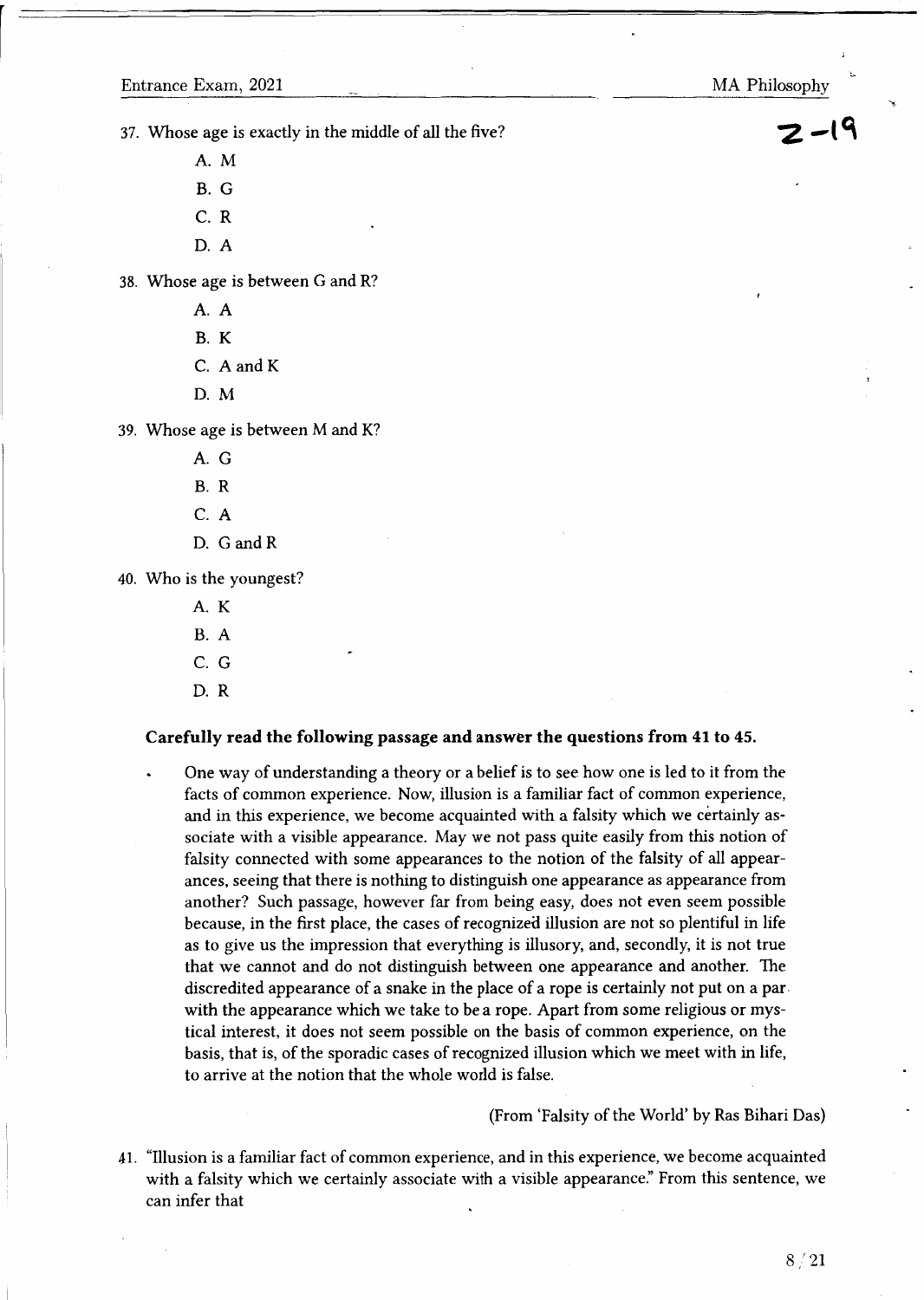r

2-19

- I. appearance is an illusion.
- II. illusion is an appearance.
- III. illusion is a common experience.
- IY. illusion is an acquaintance with falsity.
	- A. I and III
	- B. III and IV
	- C. I, II and IV
	- D. II, III and IV
- 42. "The discredited appearance of a snake in the place of a rope is certainly not put on a par with the appearance which we take to be a rope." This sentence suggests that
	- A. both the snake and the rope are appearances.
	- B. neither the snake nor the rope is an appearance.
	- C. the snake is an appearance, but the rope is not an appearance.
	- D. the rope is an appearance, but the snake is not an appearance.
- 43. In the given passage, the author claims that
	- I. we are not justified in generalizing the falsity of all appearances based on the falsity of some appearances.
	- II. the nature of all appearances are similar; hence we are justified in generalizing the falsity of all appearances based on the falsity of some appearances.
	- III. it is not necessary that all appearances are false because some appearances are false.
	- IY. it is not possible to arrive at a theory based on the facts of common experience.
		- A. I, II and IV
		- B. II and III
		- C. I and III
		- D. I, III and IV
- 44. "Apart from some religious or mystical interest, it does not seem possible on the basis of common experience, on the basis, that is, of the sporadic cases of recognized illusion which we meet with in life, to arrive at the notion that the whole world is false." This statement means that
	- A. the common experience of illusion provides sufficient reason to falsify the reality of the world.
	- B. the common experience of illusion does not provide sufficient reason to falsify the reality of the world.
	- c. the reality of the world can never be established.
	- D. only religious experience can give insights into the true nature of reality.
- 45. The conclusions that can be drawn from the passage are:
	- I. The world is an appearance.
	- II. The world is not an appearance.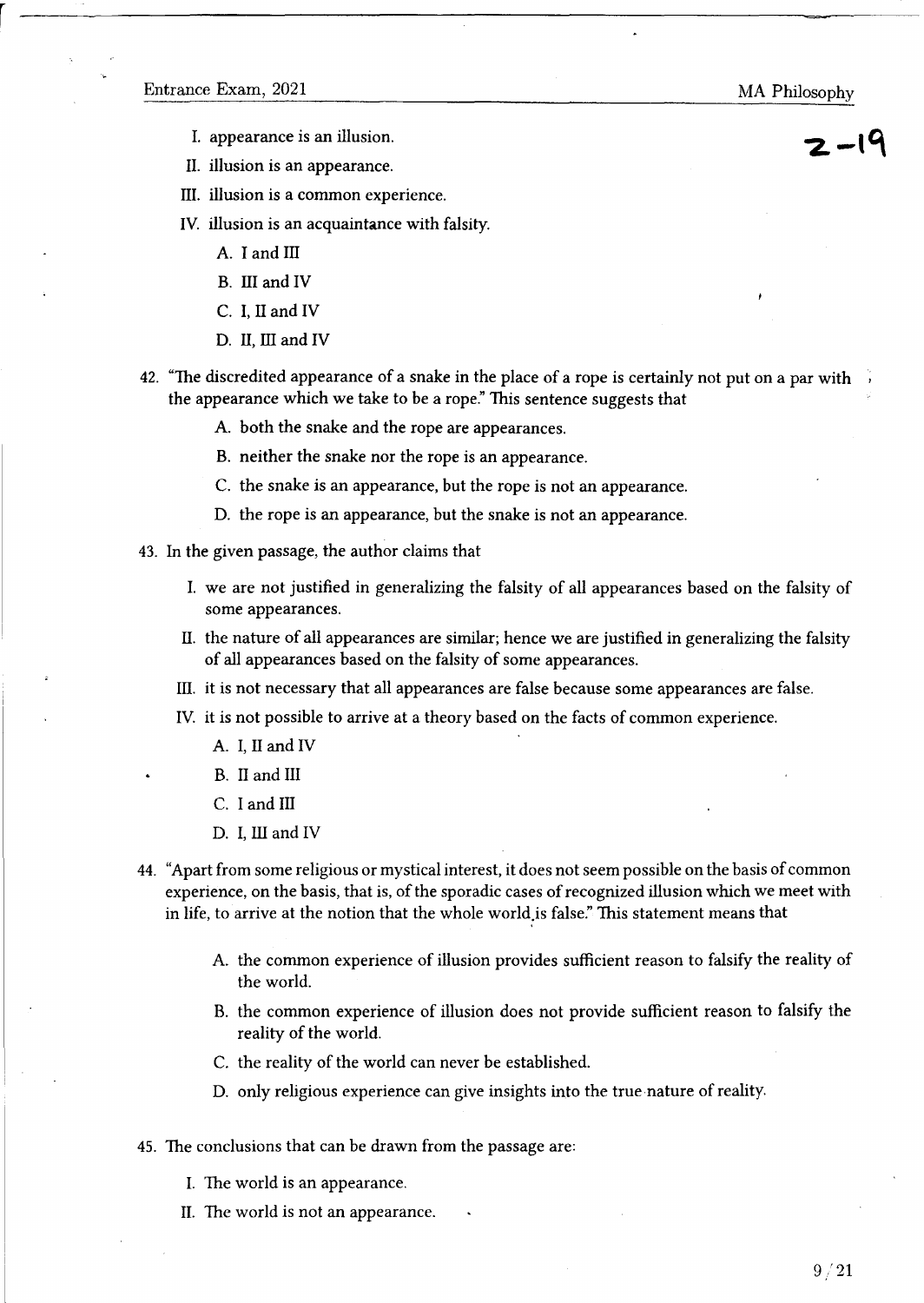- III. The world is an illusion
- IV. The world is not an illusion
	- A. I, III,
	- B. I,IV
	- C. IT, III
	- D. II, IV

## Carefully read the following passage and answer the questions from 46 to 50.

We meet here two common enough errors, to one of which the ordinary uninstructed mind is most liable, to the other the too instructed critic or the too intellectually conscientious artist or craftsman. To the ordinary mind, judging poetry without really entering into it, it looks as if it were nothing more than an aesthetic pleasure of the imagination, the intellect and the ear, a sort of elevated pastime. If that were all, we need not have wasted time in seeking for its spirit, its inner aim, its deeper law....Pleasure, certainly, we expect from poetry as from all art; but the external sensible and even the inner imaginative pleasure are only first elements. For these must not only be refined in order to meet the highest requirements of the intelligence, the imagination and the ear; but afterwards they have to be still farther heightened and in their nature raised beyond even their own noblest levels, so that they may become the support for something greater beyond them; otherwise they cannot lead to the height on which lives the Mantra ...

The critic  $-$  of a certain type  $-$  or the intellectually conscientious artist will, on the other hand, often talk as if poetry were mainly a matter of a faultlessly correct or at most an exquisite technique. Certainly, in all art good technique is the first step towards perfection; but there are so many other steps, there is a whole world beyond before you can get near to what you seek; so much so that even a deficient correctness • of execution will not prevent an intense and gifted soul from creating great poetry

which keeps its hold on the centuries.

#### ( From *Future Poetry* by Aurobindo)

- 46. Who considers poetry as just "an aesthetic pleasure of the imagination, the intellect and the ear"?
	- A. An art-critic
	- B. Efficient artist
	- C. Craftsman
	- D. Layman

## 47. According to the author, poetry is

- A. neither for ordinary nor for great minds.
- B. neither an ordinary experience nor heightened spiritual experience.
- C. either a waste of time or a great intellectual process.
- D. neither a pastime nor just an intellectual exercise.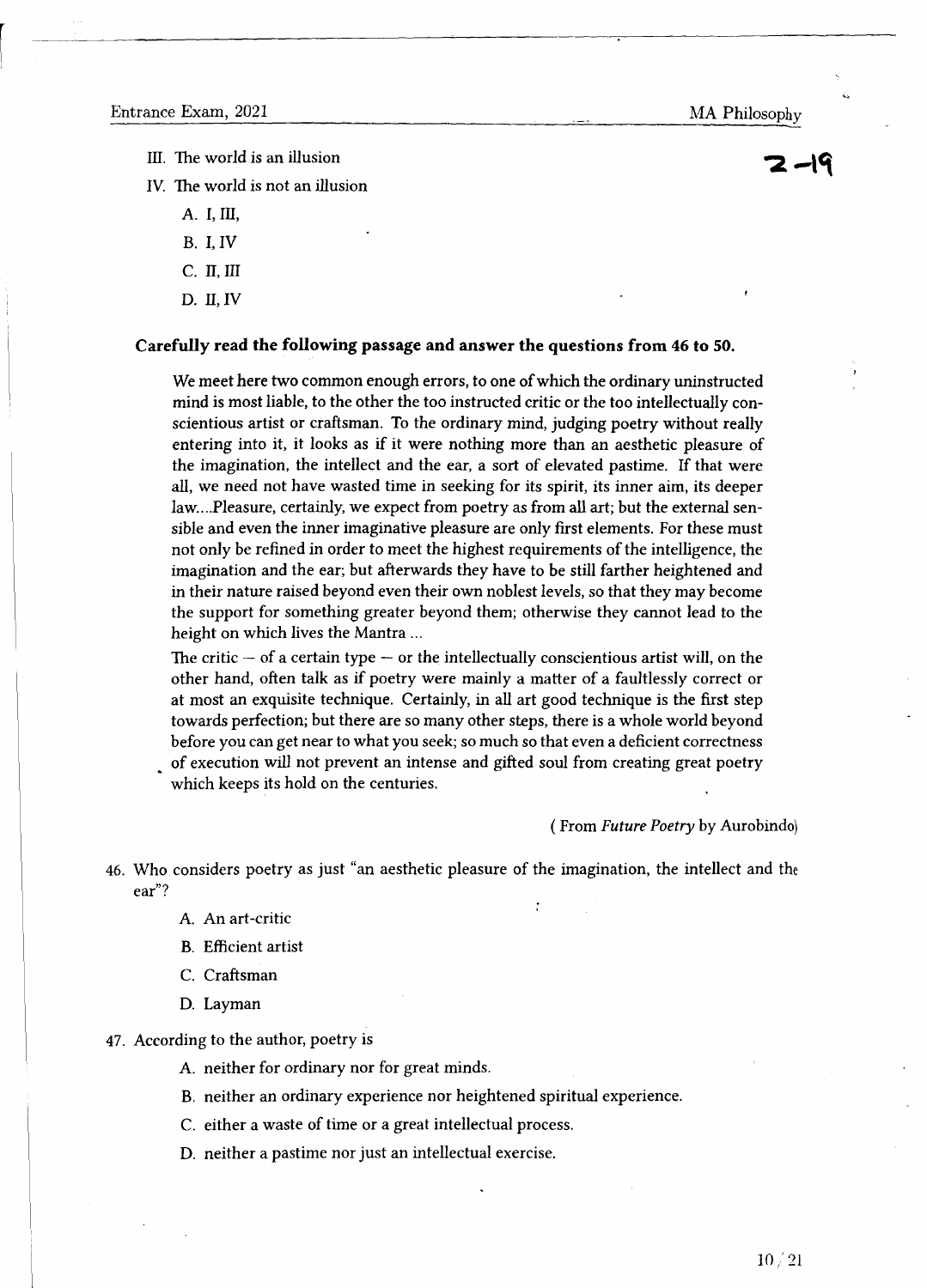48. The highest aim of poetry is

- A. mantra
- B. aesthetic pleasure
- C. beautiful idea
- D. intelligence
- 49. Which are the two errors that the author speaks of?
	- A. Poetry is not a sort of elevated pastime, and it is bereft of technique.
	- B. Poetry is a sort of elevated pastime, and it involves an indispensable technique for its perfection.
	- C. Poetry is not a sort of elevated pastime, and it involves an indispensable technique for its perfection.
	- D. Neither poetry is a sort of elevated pastime nor does it involve an indispensable technique for its perfection.
- 50. The author claims that
	- I. sensible and imaginative pleasures are not the ultimate purpose of art.
	- n. a poet should keep refining one's work only to satisfy the highest requirements of the intellect, the imagination and the ear.
	- III. 'Mantra' is a chant that is to be recited.
	- IV. the highest poetry must transcend the intellect.
	- V. the noblest poetry should go beyond the limitations of technology to reach Mantra.
		- A. I, II and IV
		- B. II, III, IV and V
		- C. I, IV and V
		- D. I, III and IV

51. According to Kant, the moral worth of an action depends on

- A. the moral character of the agent who performs it.
- B. the consequences of the action.
- C. the maxim that is acted on.
- D. the means of the action.
- 52. Which of the following sets are inconsistent?
	- $I = \{All humans are mammals, Some humans are mammals\}$
	- $II =$ {Some humans are not mammals, All humans are mammals}
	- $III = {All humans are mammals, No humans are mammals}$
	- $IV = \{No humans are mammals, Some humans are mammals\}$
	- V ={Some humans are mammals, Some humans are not mammals}
	- $VI = \{No humans are mammals, Some humans are normals\}$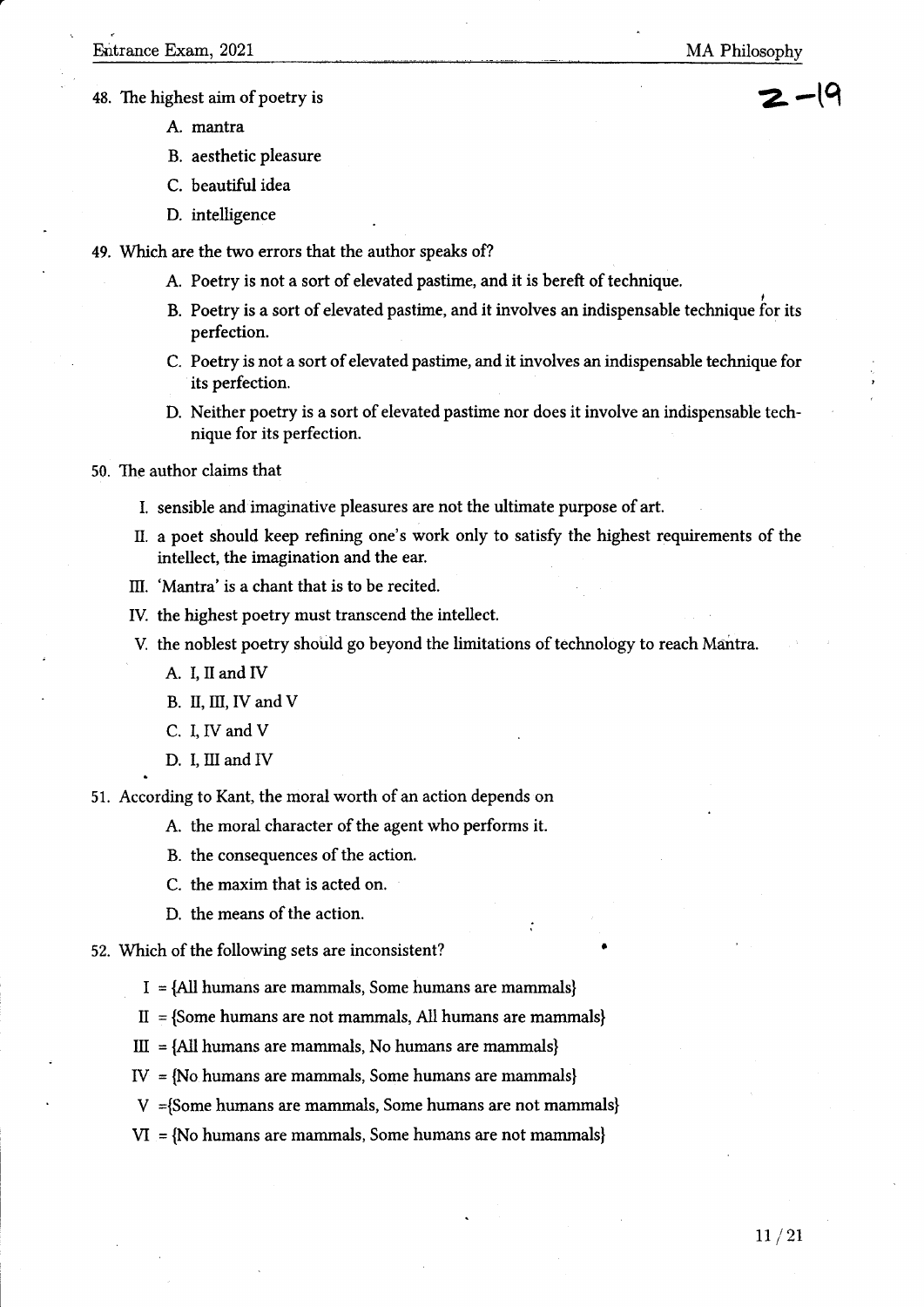r

'.

 $-19$ 

- A. I, II, III
- $B.$  II,III, IV C. IV, V, VI,
- D. V, VI,I

53. According to Kant, space and time are

- A. concepts of the Understanding.
- B. forms of the Sensibility.
- C. a set of relations holding among objects.
- D. two independent substances.

54. Which is the correct order of control in Plato's tripartite division of the human soul?

- A. The rational part controls the spirited part, and the spirited part controls the appetitive part.
- B. The rational part controls both the spirited and the appetitive parts.
- C. The spirited part controls the rational part, and the rational part controls the appetitive part.
- 0. The spirited part controls both the rational and the appetitive parts;
- 55. Identify the order of support among the following statements concerning the nature of God.
	- I. God is perfect by definition.
	- II. God did not create me with a tendency to have uncorrectable false beliefs.
	- III. God is not a deceiver.
		- A. I supports II, and II supports III.
		- B. II supports III, and III supports I.
		- C. I supports III, and III supports II.
		- D. III supports I, and I supports II.

56. Match the philosophers with the theories they advocate

- 1. Gilbert Ryle
- II. Bertrand Russell
- III. J. S. Mill
- IV. William James
- V. Levi-Strauss
	- A. 1-3, II-2, III-5, IV-1, V-4
	- B. 1-1, II-4, III-2, IV-3, V-5
	- C. I-2, II-3, III-5, IV-1, V-4
	- D. 1-5, II-1, III-4, IV-2, V-3
- 57. How many *pramāna*s are admissible to the Buddhists?
	- A. One
	- B. Two
	- C. Three
	- D. Four
- 1. Logical Atomism
- 2. Pragmatism
- 3. Structuralism
- 4. Utilitarianism
- 5. Logical Behaviourism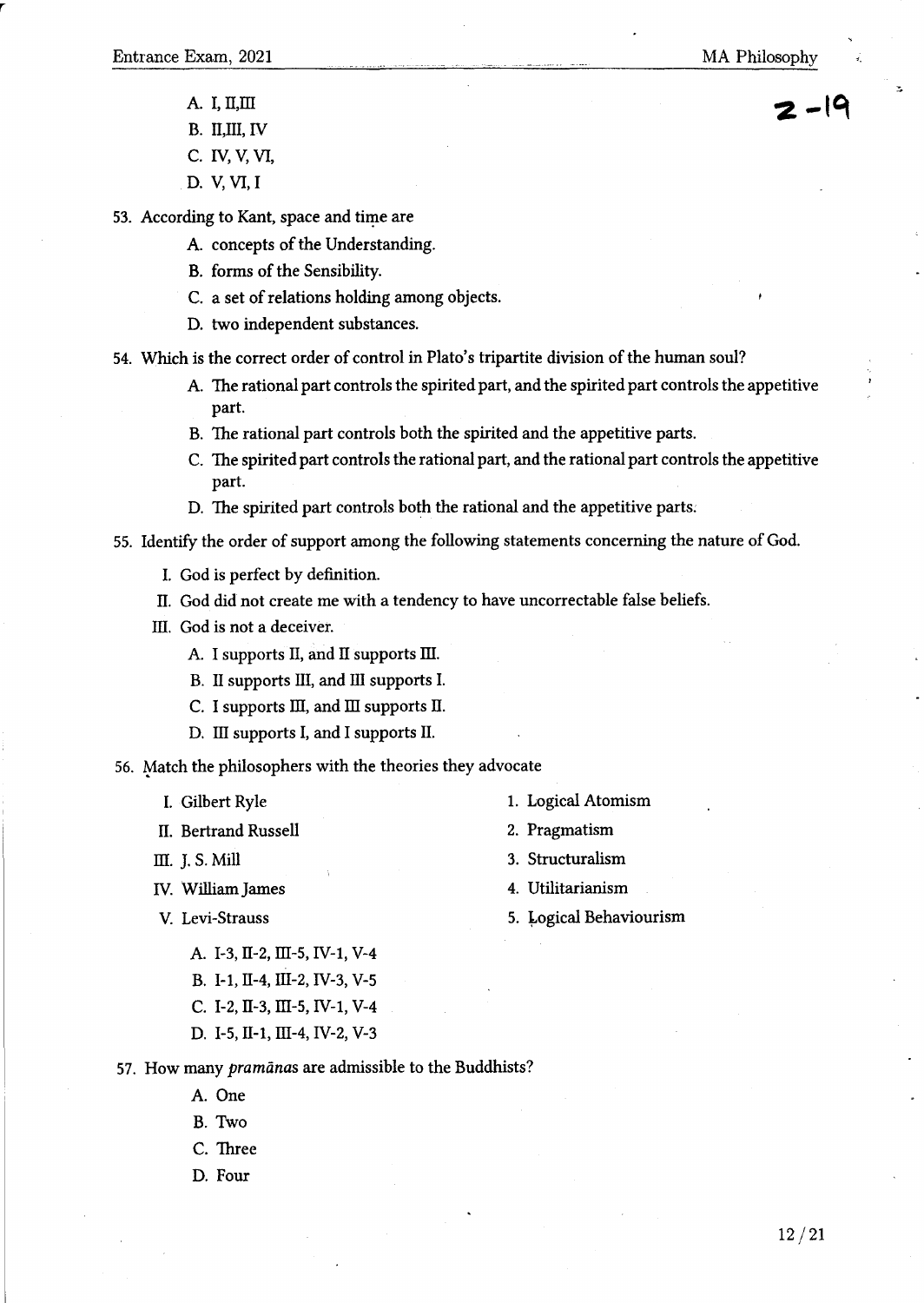$2 - 19$ 

- 58. How many Gods do the Buddhists accept?
	- A. One
	- B. Two
	- C. Many
	- D. None

59. Which of the following have been upheld by Spinoza?

- I. One substance can be produced by another substance.
- II. A substance is necessarily infinite.
- ill. In nature, there cannot be two or more substances of the same nature or attribute.
- IV. It pertains to the nature of a substance to exist.
	- A. I, II and III
	- B. II, III and IV
	- C. III, IV and I
	- D. IV, I, and II
- 60. Berkeley asserts that
	- I. there are an endless variety of ideas.
	- II. there are unthinking substances or substratum of ideas.
	- III. an idea can be like nothing but an idea.
	- IV. the existence of an idea consists in being perceived.
	- V. there are abstract general ideas.
		- A. I, II, III
		- B. I, III, IV
		- C. I, IV and V
		- D. II, III and IV
- 61. John Locke asserts that
	- I. the truth of 'Whatever is is' is known later to the truth about some of its particular instances (e.g., White is White, Black is Black, Circle is Circle and so on).
	- II. the truth of 'Whatever is is' is known earlier to the truth about any of its particular instances (e.g., White is White, Black is Black, Circle is Circle and so on).
	- III. intuitive knowledge is the most certain knowledge that we can have.
	- IV. demonstrative knowledge is the most certain knowledge that we can have.
		- A. I and III
		- B. I and IV
		- C. II and III
		- D. II and IV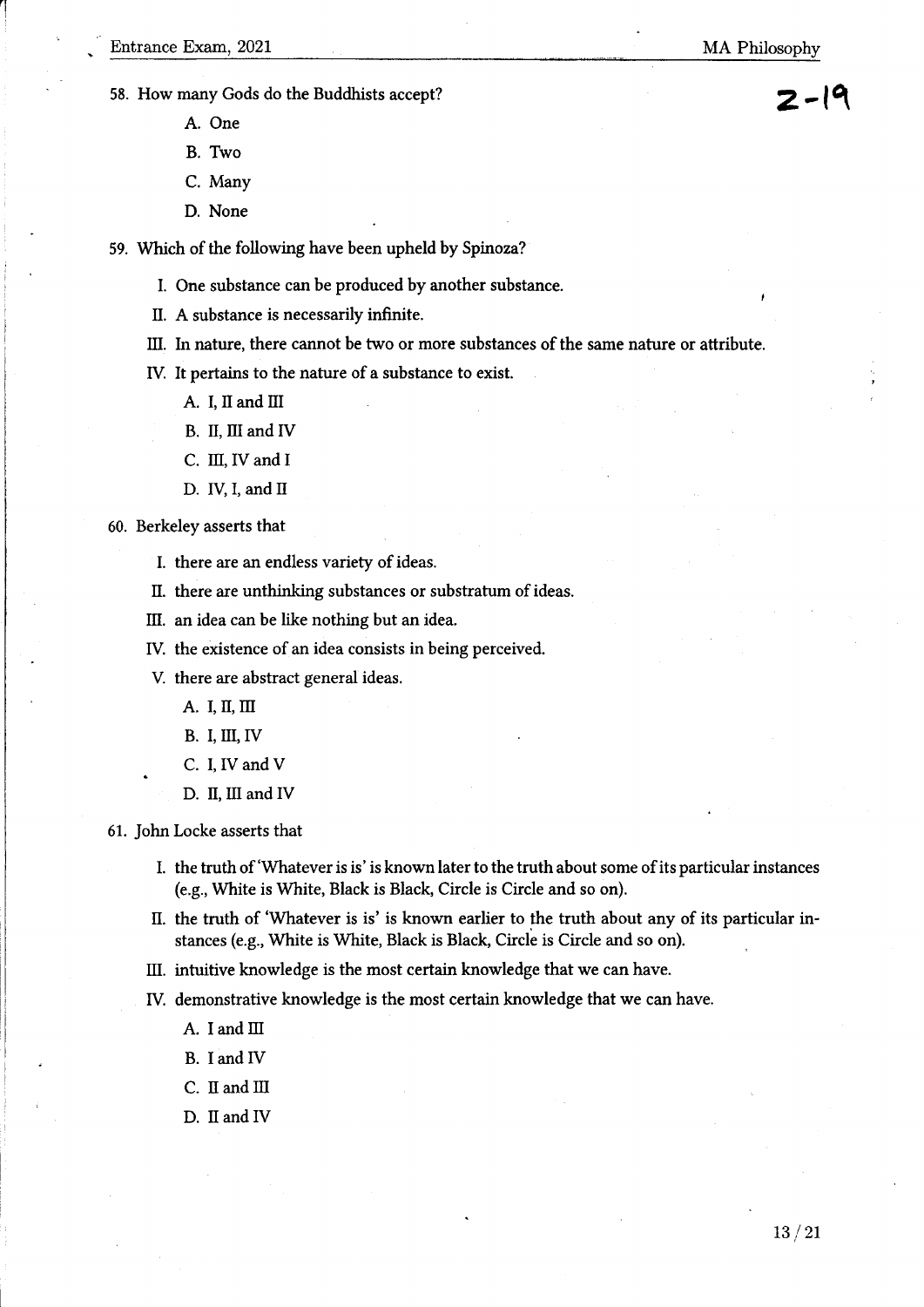62. According to David Hume,

- I. I never can catch myself at any time without a perception.
- IT. I can catch myself without any perception of myself.
- ID. impressions are more lively than ideas.
- IV. ideas are more lively than impressions.
	- A. I and III
	- B. I and IV
	- C. II and III
	- D. II and IV

63. "Have you stopped beating your wife?" is a traditional example of

- A. the fallacy of begging the question.
- B. the fallacy of many questions.
- c. the fallacy of Straw Man.
- D. the fallacy of irrelevant authority.
- 64. Either conforming a science to cause and effect places a restriction on the factual content of science; Or it does not. In either case, we face problems that defeat the notion of cause as fundamental to science.

(John Norton, 'Causation as Folk Science')

The above argument is

A. an enthymeme.

- B. a disjunctive syllogism.
- C. a dilemma.
- D. a hypothetical syllogism.

65. Which of the following are Aristotelian categories of motion?

- A. Natural motion, Violent motion, Local motion
- B. Violent motion, Accelerated motion, Local motion
- C. Local Motion, Natural motion, Accelerated motion
- D. Accelerated motion, Violent motion, Natural motion
- 66. The reasoning involving relations of ideas only, as David Hume has noted, is
	- A. always ampliative.
	- B. always non-ampliative.
	- C. sometimes ampliative.
	- D. sometimes non-ampliative.
- 67. "Every body continues its state of rest or uniform rectilinear motion unless compelled by an external force" is an

A. A proposition

B. E proposition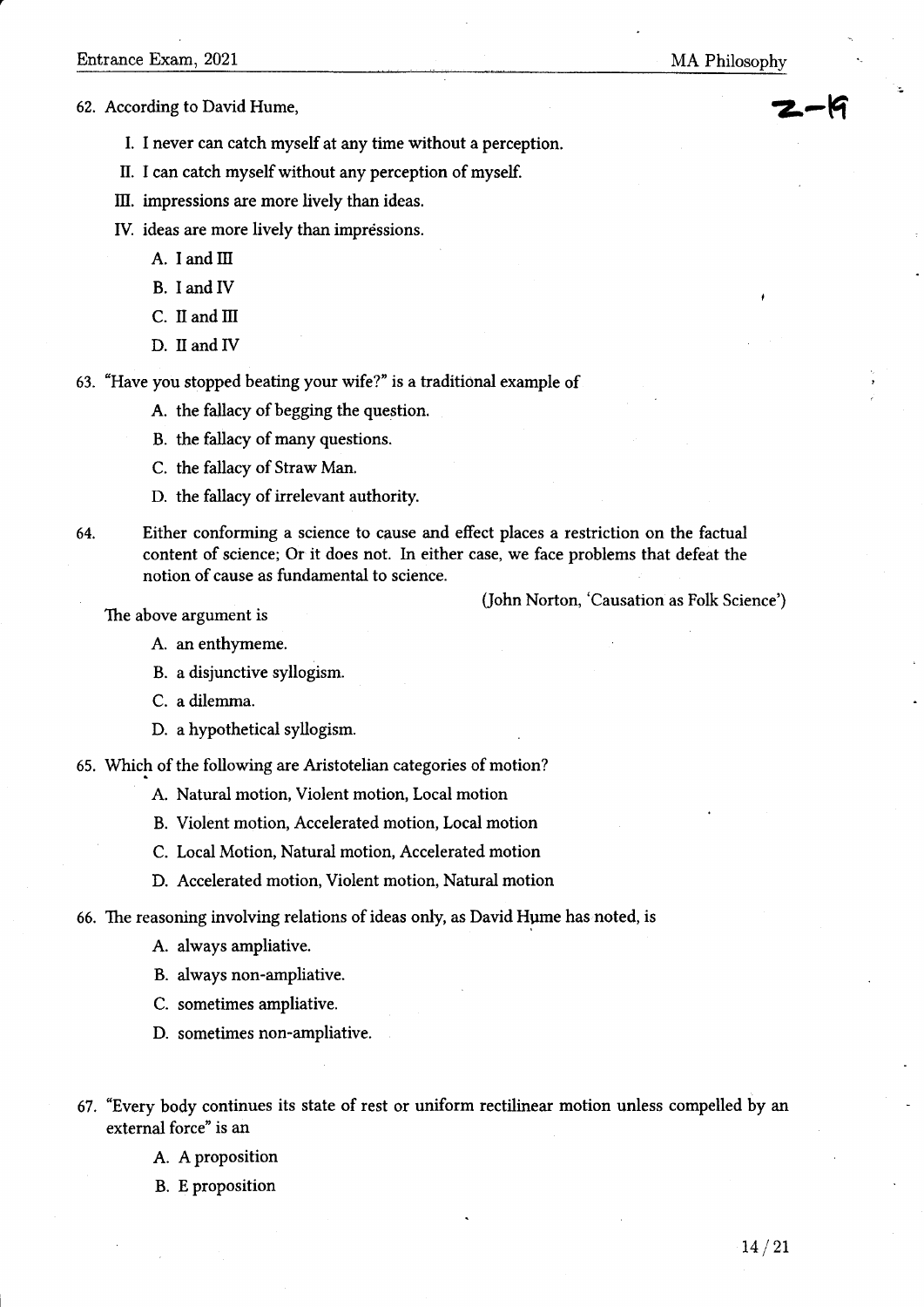Z –19

C. I proposition

D. 0 proposition

68. "If snow is white, *modus ponens* is valid. Snow is white. Therefore, *modus ponens* is valid:' This argument is

- A. invalid and unsound.
- B. valid and sound.
- C. sound and invalid.
- D. unsound and valid.

69. According to --------------, universals and particulars are logically dependent on each other.

- A. Plato
- B. Nominalism
- C. Aristotle
- D. Berkeley

70. \_\_\_\_ is the belief that God is identical with nature and all things exist ultimately in God.

 $\ddot{\cdot}$ 

- A. Atheism
- B. Theism
- C. Pantheism
- D. Agnosticism

71. Descartes' assertion, 'I have an idea of the most perfect being,' is a premise of his

- A. cosmological argument.
- B. ontological argument.
- C. argument from design.
- D. teleological argument.

72. Which of the following are true of David Hume's philosophical position?

- I. Empiricism
- II. Positivism
- III. Skepticism
- IV. Agnosticism
	- A. I, II, III
	- B. II, III, IV
	- C. I, III, IV
	- D. I, II, IV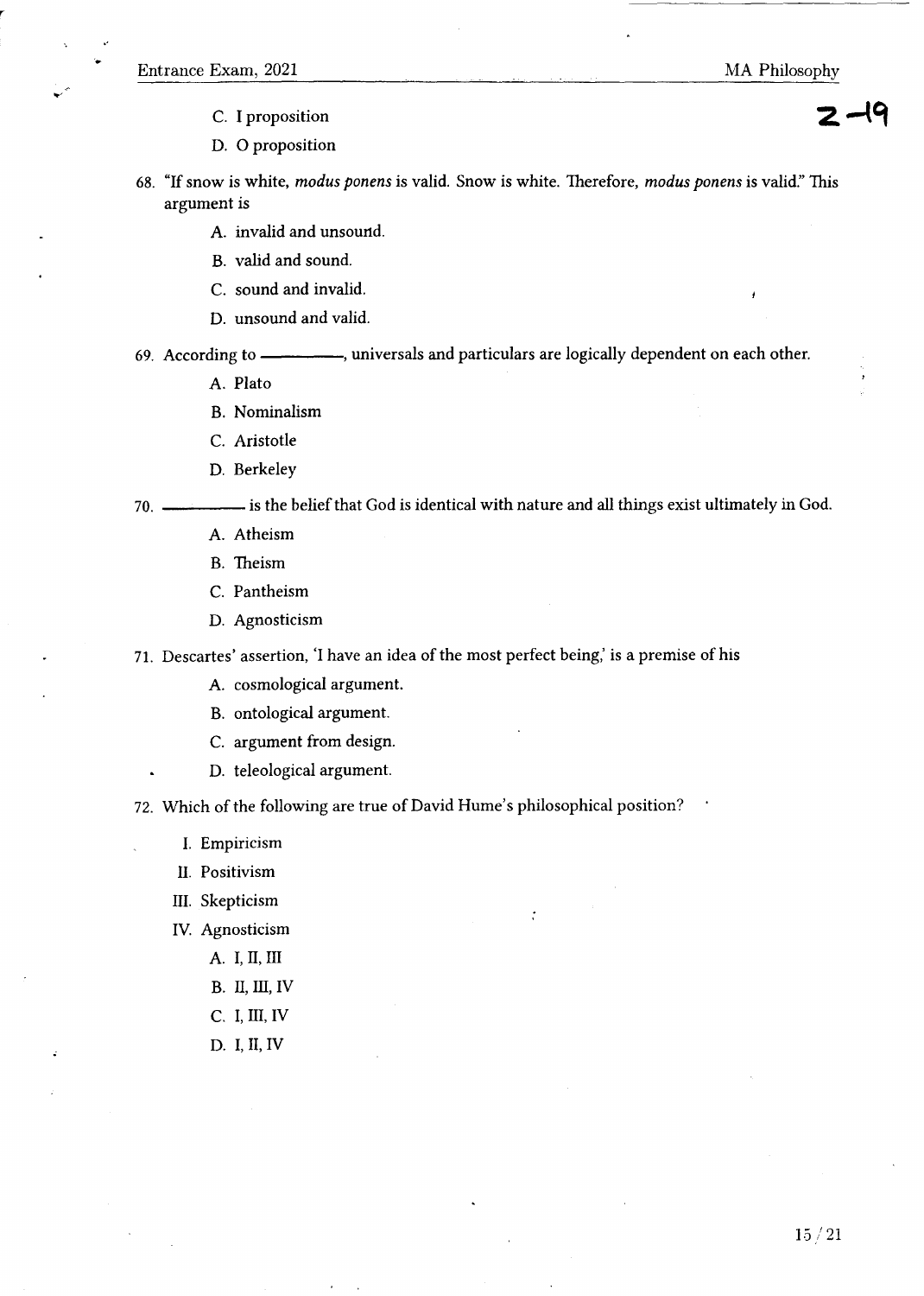**"Z. -I't** 

- 73. Match the following.
	- I. Descartes
	- II. Berkeley
	- III. Leibnitz
	- IV. Spinoza
		- A. 1-3, II-I, ill-2, IV-4
		- B. 1-1, II-3, ffi-4, IV-2
		- C. 1-4, 11-3, 111-2, IV-l
		- D. 1-4,11-3, ill-I, IV-2

74. According to G.E. Moore, goodness is

- A. simple, unanalysable quality known by intuition.
- B. simple, analysable quality known by reason.
- C. complex, unanalysable quality known by reason.
- D. simple, unanalysable quality known by experience.
- 75. According to Spinoza, an attribute is that
	- A. which the intellect perceives as constituting the essence of a substance.
	- B. which the intellect perceives as constituting the accidental property of a substance.

 $\cdot$ 

- C. which the intellect perceives as constituting the rational property of a substance.
- D. which the intellect perceives as the spiritual property of a substance.
- 76. Berkeley rejects Locke's distinction between primary and secondary qualities because, for Berkeley,
	- A. all qualities are subjective.
		- B. only secondary qualities are subjective.
		- C. qualities are created by God.
		- D. qualities inhere in substance.
- 77. Sarhkhya philosophy is named so because of its association with
	- I. numbers.
	- II. knowledge.
	- III. measurement.
	- IV. experience.
		- A. 1 and II
		- B. I and III
		- C. II and III
		- D. II and IV
- 2. Doctrine of monads
- *3. Esse est percipi*
- 4. Doctrine of Innate Ideas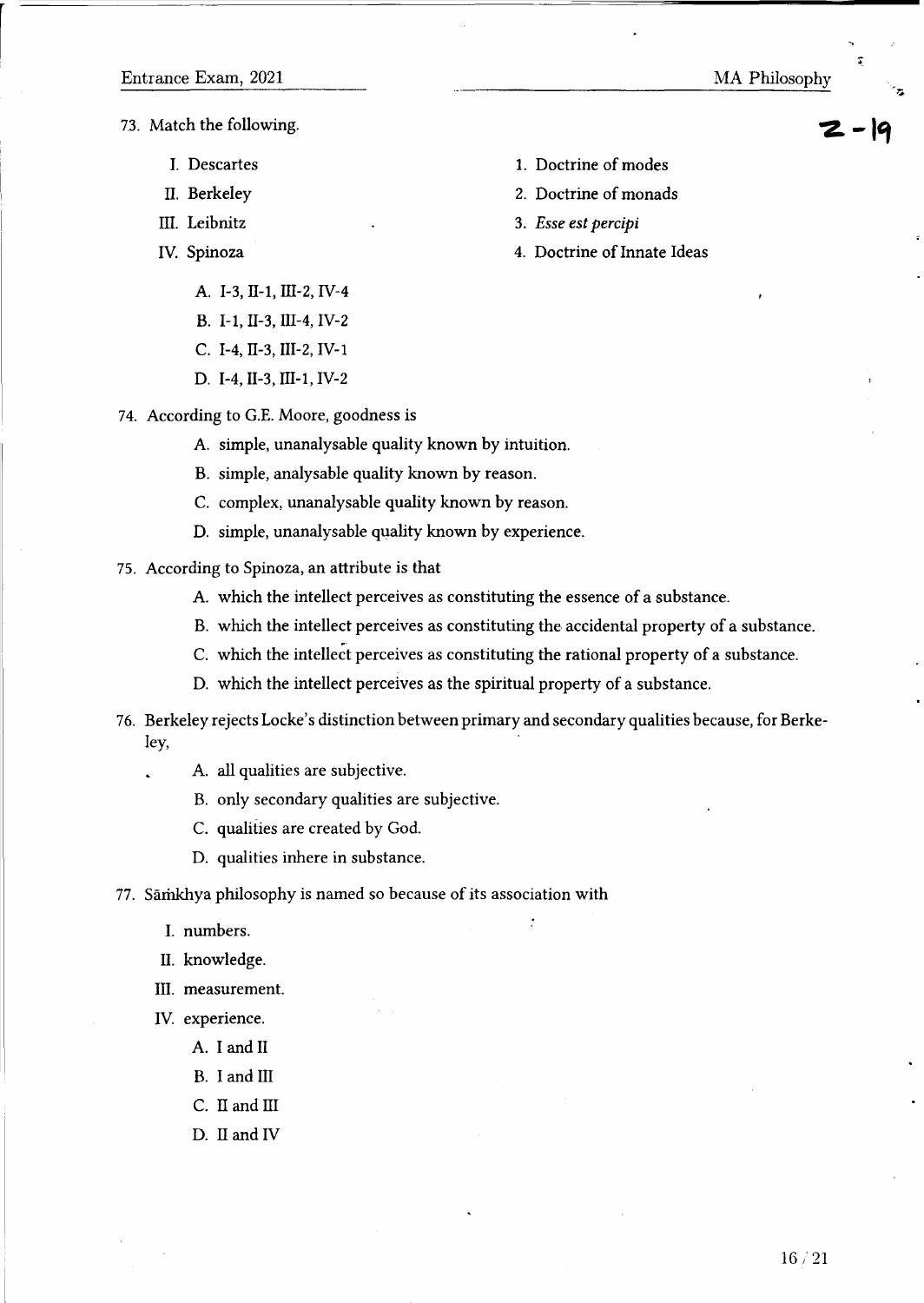**2..-\9** 

- 78. Match the following.
	- I. Hitopadesh
	- ll. Jataka tales
	- III. Kathāsaritasāgar
	- IV. Daskumārcaritam
		- A. 1-2, II-3, Ill-4, IV-1
		- B. I-I, ll-2, Ill-4, IV-3
		- C. 1-4, II-3, Ill-2, IV-l
		- D. I-2, II-1, III-4, IV-3
- 79. According to Cārvākas,
	- I. pleasure is always mixed up with pain.
	- **II.** God does not exist.
	- Ill. the soul is identical to the body.
	- IV. the mind cannot be reduced to matter.
	- V. Brhaspati is the creator of the universe.
	- VI. senses are not competent to give us the ultimate knowledge.
		- A. I, II and III
		- B. I, III and IV
		- C. II, III and IV
		- D. IV, V and VI

80. If all the premises of a deductive argument are false, then

- 1. the argument can be valid.
	- 2. the argument cannot be valid.
	- 3. the argument can be sound.
	- 4. the argument cannot be sound.
		- A. I, III
		- B. I, IV
		- C. ll,Ill
		- D. II, IV

81. Base is that which serves as a base. This definition of 'base' is

A. too wide.

- B. too narrow.
- C. circular.
- D. ambiguous.
- 1. Buddha's lives
- 2. Royalty and morality
- 3. Princely adventures
- 4. Folk and fairy tales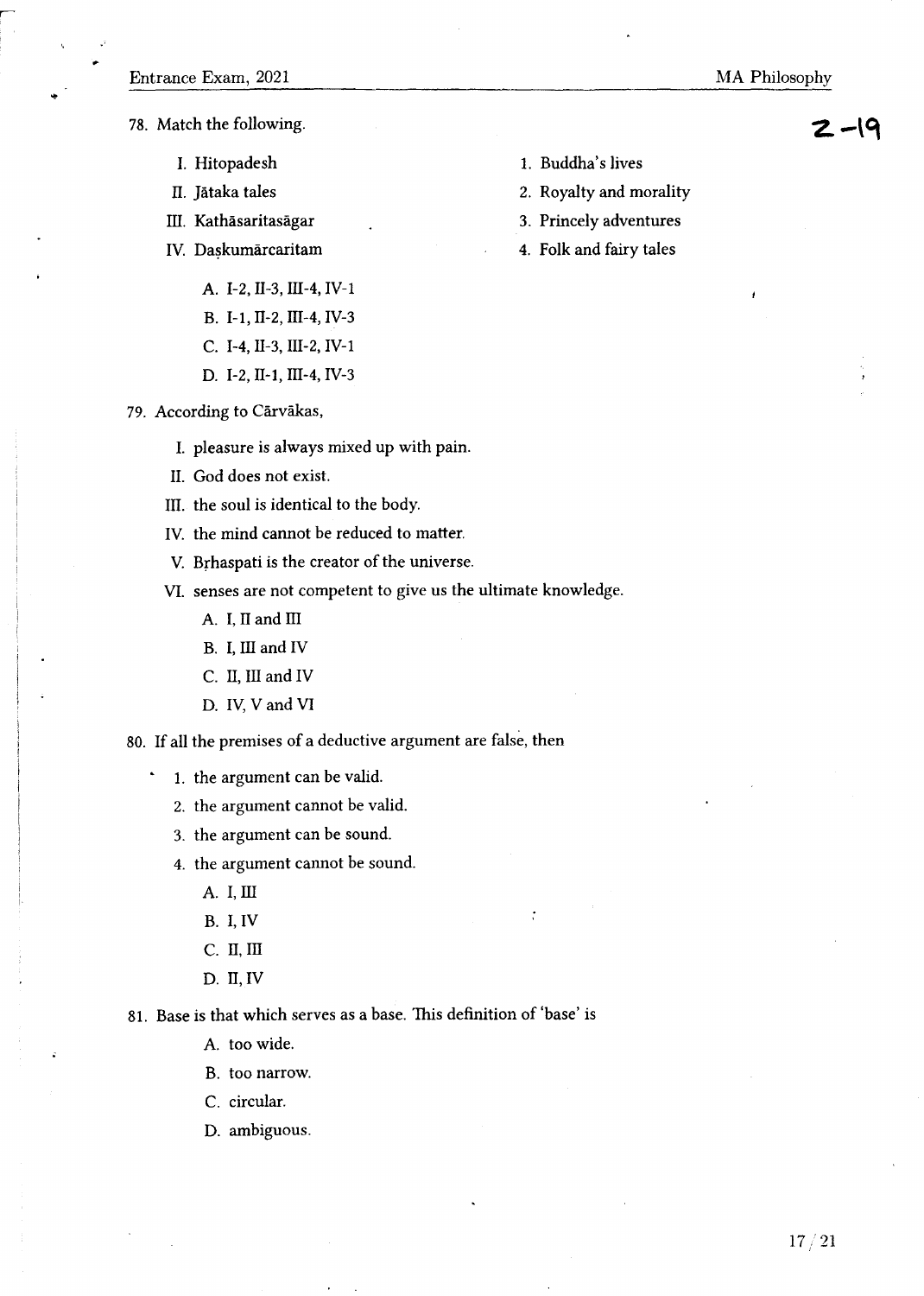r

- 82. Which among the following is a fallacy of defective induction?
	- A. Amphiboly
	- B. Appeal to emotion
	- C. *Ad Hominem*
	- D. False analogy
- 83. If the conclusion of a deductive argument is false, then
	- I. the argument can be valid.
	- II. the argument cannot be valid.
	- III. the argument can be sound.
	- IV. the argument cannot be sound.
		- A. I, II
		- B. I, IV
		- C. II, III
		- D. II, IV
- 84. If P truth-functionally entails Q, then
	- A. P and Q can never be false together.
	- B. P and Q can never be true together.
	- C. it is not possible that  $P$  is true, and  $Q$  is false.
	- D. it is not possible that P is false and Q is true.
- 85. According to the data from the US Bureau of Transportation, Statistics, and Centers for Disease Control & Prevention, the number of Japanese passenger cars sold in the US from 1999 to 2009 correlates with the number of suicides by crashing of motor vehicles during the same period. This shows a<br>A. causal relation.
	-
	- B. spurious correlation.
	- C. statistical insignificance.
	- D. normative relation.
- 86. The distinction between *a priori* and *a posteriori* is
	- A. epistemic.
	- B. logical.
	- C. ontological.
	- D. modal.

87. Identify the correct symbolisation of the sentence, "Not everything is useful". (Ux: x is useful)

- I.  $(\forall x) \sim U x$
- II.  $\sim (\forall x) U x$
- III.  $\sim (\exists x)Ux$
- IV.  $(\exists x) \sim Ux$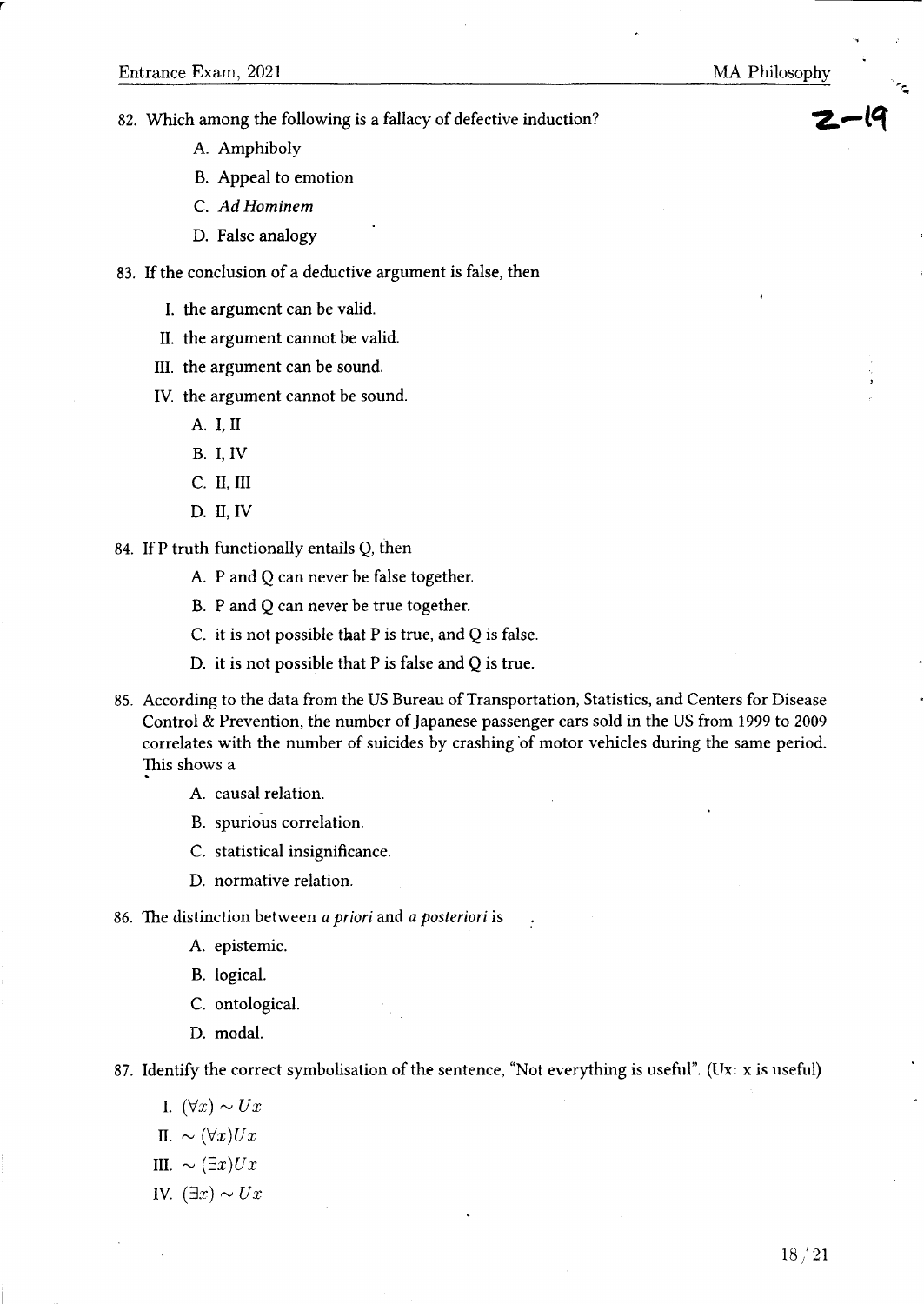"

- A. I, II **z..-Iq**
- B. I, IV
- C. II, III
- D. II, IV
- 88. Which among the following methods are helpful in checking the consistency of a set of statements?
	- L Truth tree
	- II. Truth table
	- m. Formal proof
	- IV. Conditional proof

A. I, II

- B. m,IV
- c. I, m
- D. II, III
- 89. Naturalistic fallacy belongs to
	- A. Metaphysics
	- B. Metalogic
	- C. Metaepistemology
	- D. Metaethics
- 90. What is the correct symbolisation of the sentence, "The plant dies unless watered"? (W: Plant is watered. D: Plant dies.)
	- A.  $W \supset D$
	- $B. \ W \supset \sim D$
	- C.  $\sim W \supset D$
	- D.  $\sim W \supset \sim D$

91. Which of the following are *Purusārthas*?

- A. Dharma, Artha, Kāma, Iśvara
- B. Purușa, Artha, Kāma, Dharma
- C. Dharma, Artha, Kāma, Mokṣa
- D. Dharma, Artha, Kama, Brahman

92. The correct sequence of the development of philosophical thoughts of Vedas is

A. Samhitā, Āranyaka, Brāhmana, Upanisad.

B. Samhitā, Brāhmaṇa, Āraṇyaka, Upaniṣad.

C. Upanisad, Āranyaka, Brāhmaņa, Samhitā.

D. Samhitā, Brāhmana, Upanisad, Āranyaka.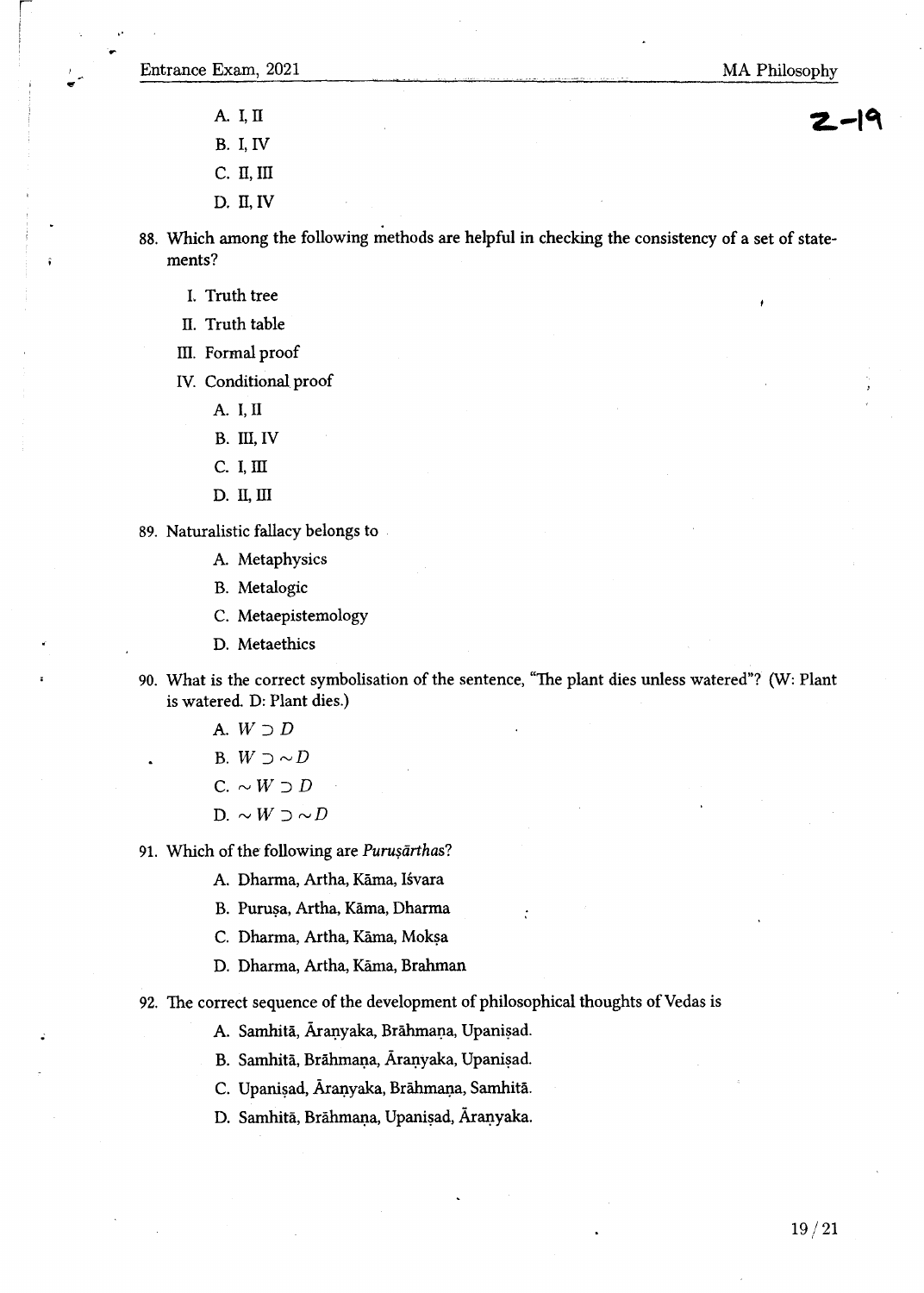r -

 $\mathbf{r}$ 

- 93. Which of the following statement(s) is/are correct according to Nyaya system?
	- I. Consciousness is an adventitious attribute of the soul.
	- II. The soul is neither created nor destroyed.
		- A. I only
		- B. II only
		- C. Both I and II
		- D. Neither I nor II
- 94. Which is the correct sequence of the evolutes of Sāmkhya?
	- A. Prakrti, Mahat, Ahamkāra, Tanmātras, Mahābhūtas
	- B. Purusa, Mahat, Ahamkāra, Mahābhūtas, Tanmātras
	- C. Purușa, Ahamkāra, Mahat, Tanmātras, Mahābhūtas
	- D. Prakrti, Mahat, Manas, Mahābhūtas, Tanmātras
- 95. According to Gita,
	- I. self-realisation cannot be attained without knowledge.
	- II. we should practice renunciation of action *(naiskarmya)*.
	- ill. of the non-existent *(asat)* there is no being *(bhiiva),* and of the existent *(sat),* there is no non-being *(abhāva)*.
	- IV. the soul is neither born nor does it ever die.
		- A. I. II and III
		- B. I, II and IV
		- C. I, III and IV
		- D. II, III and IV
- 96. According to Sämkhya,
	- A. the effect *(kārya)* is *sat* in its *upādāna kārana*.
	- B. the effect *(kārya)* is *sat* in its *asamvāyi kārana*.
	- C. the effect *(kārya)* is *sat* in its *nimitta kārana*.
	- D. the effect *(kārya)* is *sat* in its *param kārana*.
- 97. According to the Vaisesika school, the universal 'cowness' is
	- A. non-eternal and many
	- B. eternal and many
	- C. eternal, one and residing in many
	- D. non-eternal and one
- 98. *Manas* is eternal and atomic and cannot come into contact with several senses simultaneously. This is the view maintained by
	- A. Samkhya.
	- B. Mimamsa.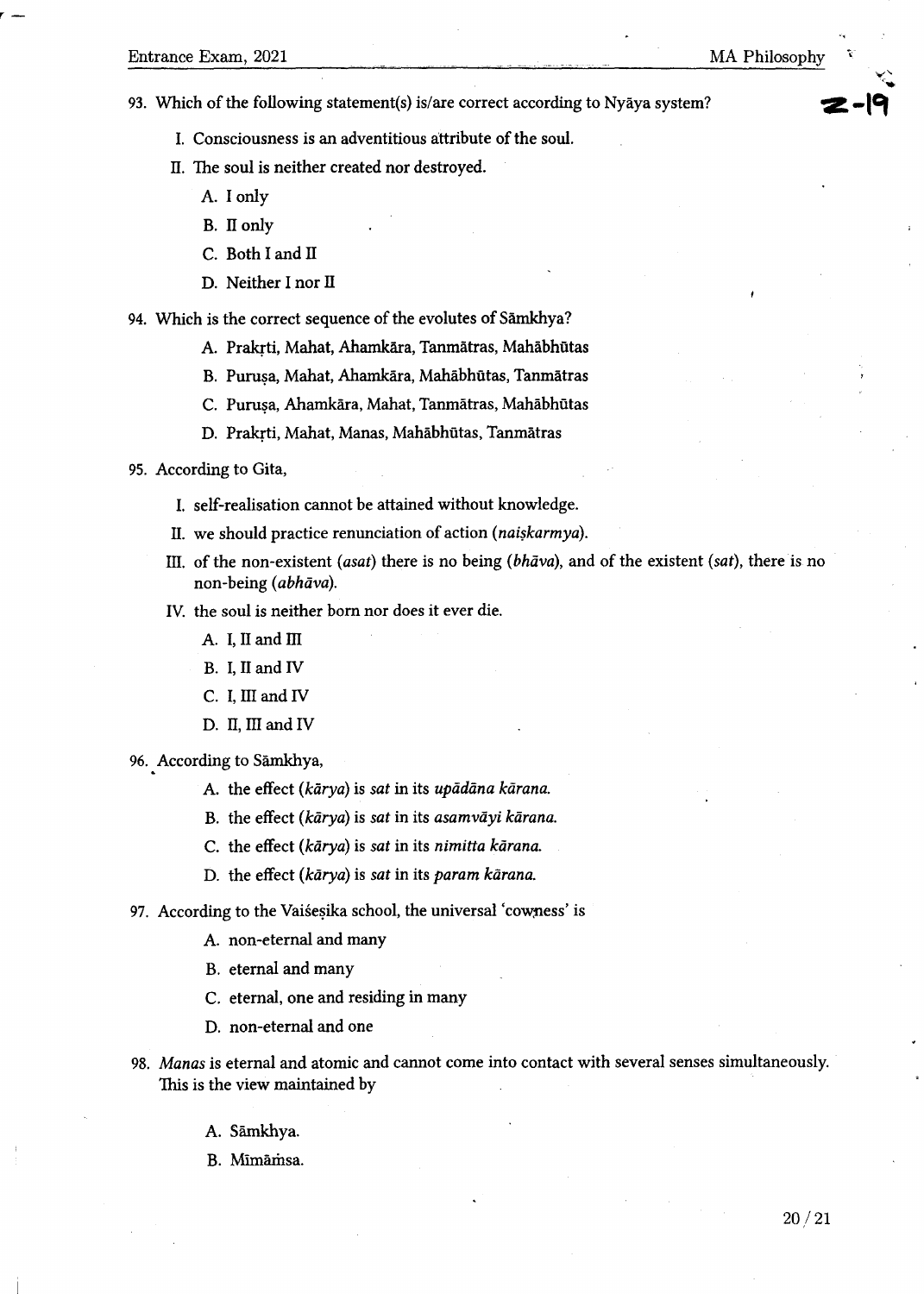,-

 $2 - 19$ 

- C. Nyāya-Vaiśesika.
- D. Advaita Vedanta.

99. Which of the following are included in the twelve links of *pratityasamutpada?* 

- *1. Avidya and samskara*
- *2. Raga dve\$a*
- *3. Nama rilpa* 
	- A. I and III only
	- B. II and III only
	- C. I and II only
	- D. I, II and II

100. According to Yoga,

- I. God is the creator, preserver and destroyer of this world.
- II. God is not the creator, preserver and destroyer of this world.
- m. the cessation of the modifications of the *citta* through *asanas* is called 'Yoga'.
- IV. the cessation of the modifications of the *citta* through *samadhi* is called 'Yoga'.
- V. liberation consists in the discrimination between *Purusa* and *Prakrti*.
- VI. liberation consists in the unity between *Purusa* and *Prakrti*.
	- A. I, **III** and V
	- B. I, III and VI
	- C. II, IV, and V
	- D. II, IV and VI